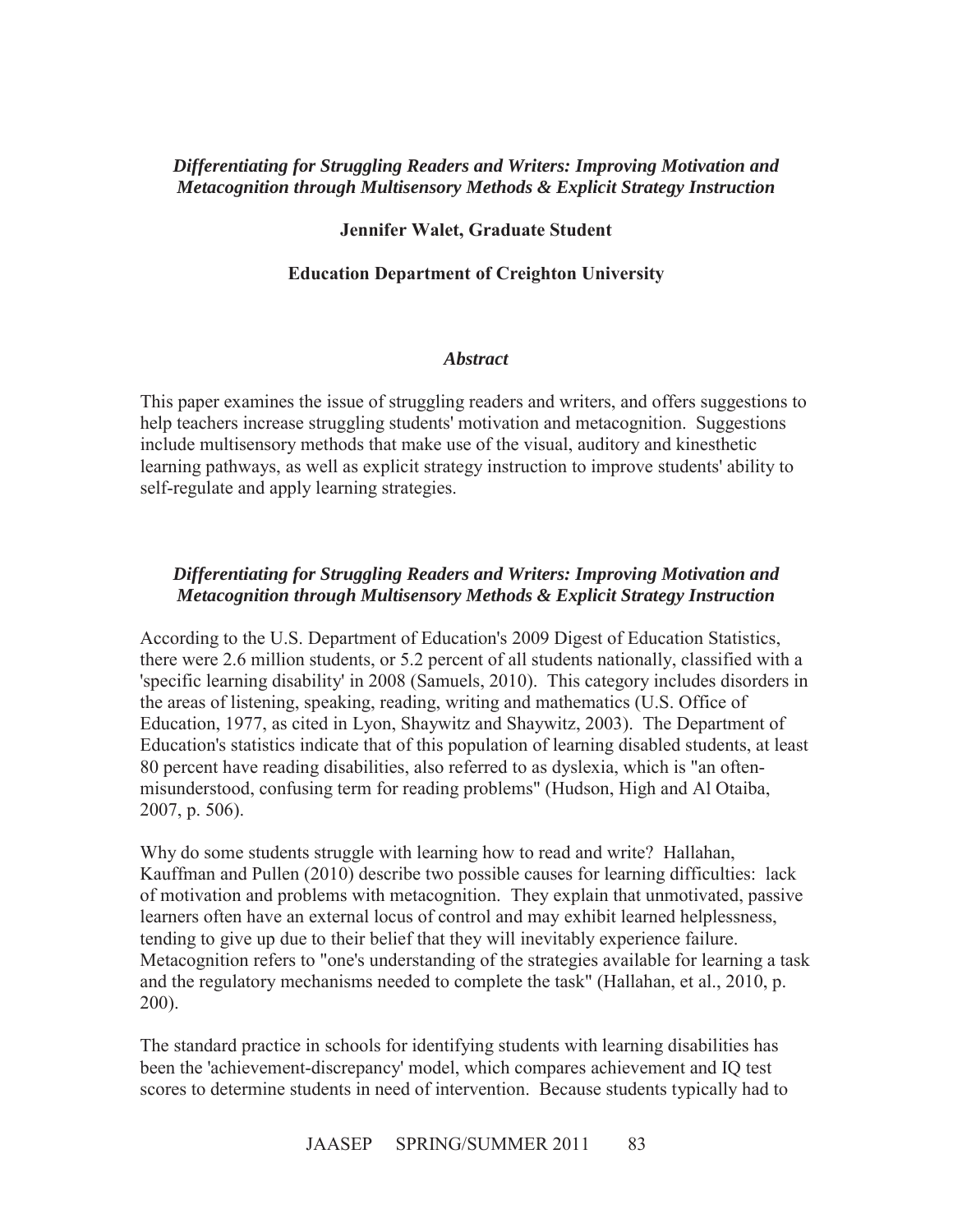complete the primary grades to acquire enough skills to take achievement tests, this approach has become known as the 'wait to fail' model (Hallahan, et al., 2010).

More recently, the Response to Intervention (RTI) model of identifying struggling learners has been utilized. RTI is a school-wide, tiered approach to providing instruction and identifying students who struggle with particular skills. Tier I involves high-quality, evidence-based core instruction and screening which identifies students at risk for failure. Tier II provides early intervention in the form of supplemental instruction for the at-risk students. In Tier III, students who continue to struggle receive more intensive intervention, often provided by special education teachers (Tompkins 2010; Hallahan, et al., 2010).

It is critical to identify students at risk for reading failure early versus waiting for them to fail in the intermediate grades or later. In fact, "students who are not at least moderately fluent in reading by third grade are unlikely to graduate from high school" (Slavin, Karweit, Wasik, Madden & Dolan, 1994, as cited by Herron, 2008, p. 77). Documenting an individual's instructional history is critical to understanding the nature of the observed reading difficulty ... If reading instruction is not informed by an understanding of the gaps in foundational skills and adjusted to teach the missing skills, reading failure typically occurs. On the other hand, a number of recent studies have shown that many children identified as at risk for reading failure in kindergarten and first grade, provided with effective instruction, developed proficient early reading skills. Indeed, Torgeson (2000) reported that effective early interventions have the capability of reducing the expected incidence of reading failure from 18 percent of the school age population to 1.4 to 5.4 percent (Lyon, et.al., 2003, p. 8).

Although less than 5% of students have actual documented reading disabilities, as Lyon, et al., (2003) state, 18% of school children are at risk for reading failure. Differentiation of instruction is one of the important ways teachers can address the diverse needs of all the learners in their classrooms. As Mark Draper, Director of Special Education for Green Hills Area Education Agency in Council Bluffs, IA, stated in a September, 2010 presentation to education students, teachers can't operate under the 'I taught it, why didn't they get it?' mentality. They have to look at additional ways to deliver instruction so their students do get it. Marcia K. Henry (1998) conveyed this same concept in an article about Dr. Samuel Orton, an early twentieth century scientist, physician, and educator who studied dyslexia: "His recurring theme was that the problem is not with the children: all are teachable with appropriate instruction" (p. 7). Another reading researcher put it this way: Most children with reading disability "reflect an instructional dysfunction rather than a constitutional shortcoming of the child" (Calfee 1983, p. 26, as cited in Henry, 1998, p. 16).

Tompkins (2010) explains that teachers can differentiate by modifying content, process or product. This paper is focused on research-based modifications to the instructional *process* which address struggling readers' and writers' different learning styles and target improving their metacognition through teaching of explicit strategies. A number of approaches to multisensory instruction and instructional strategies are reviewed.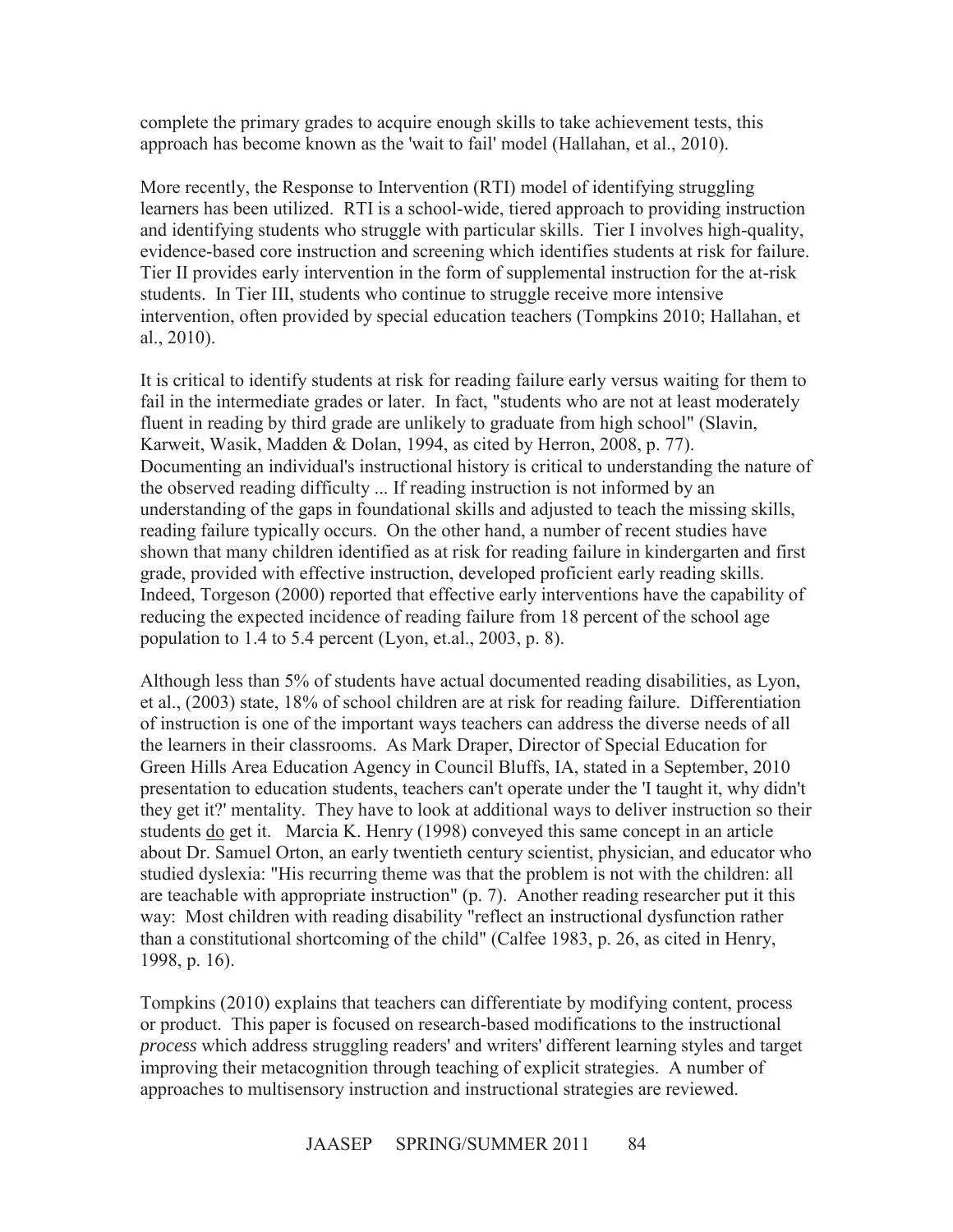The visual, auditory, kinesthetic (and some researchers add tactile) learning styles provide multiple pathways for learning. Multisensory instruction capitalizes on the different learning styles by utilizing all the pathways students have for acquiring knowledge and skills. This approach was pioneered in the early twentieth century at the New York Neurological Institute by Dr. Samuel Orton and his partner, Anna Gillingham (Henry, 1998). Henry (1998) describes how Gillingham and her colleague Bessie Stillman designed instruction in keeping with Orton's neurological theories, which are "... based upon the constant use of associations of all of the following: how a letter or word looks, how it sounds and how the speech organs or the hand in writing feels when producing it" (Gillingham and Stillman 1956, p. 17, as cited in Henry, 1998, p. 3). Gillingham and Stillman's teaching manuals "direct the teacher to assist children in making numerous visual, auditory, and kinesthetic-tactile linkages as portrayed by their 'language triangle.' For example, a child first sees a letter, then traces it, and says the letter name and/or sound. Or, the sound is made by the teacher and the name is given by the pupil" (Henry, 1998, p. 10).

Many educational researchers have adapted the Orton-Gillingham multisensory teaching method and created their own reading programs. Henry (1998) refers educators to a collection of studies by McIntyre and Pickering (1996), which documents "results of ... Orton-Gillingham instructional techniques and its offspring, including Alphabetic Phonics, Herman, Project Read, Slingerland, Spalding, Wilson, and others" (p. 13).

The author of this paper was introduced to multisensory instruction based on Orton-Gillingham at Dr. Joan Stoner's presentation at the Plum Creek Literacy Festival at Concordia University in Seward, NE on October 9, 2010. Dr. Stoner is president of the Nebraska International Dyslexia Association and an Assistant Professor at the University of Nebraska-Lincoln. She described how she helps students utilize the three learning pathways of the 'language triangle' - visual, auditory and kinesthetic. She polled the audience to see who had an easy time and who had a hard time learning to spell, indicating that those who have a hard time lack what she termed 'visual memory.' This echo's spelling researcher J. Richard Gentry's (2004) description of his own inability to 'see words in his mind' in *The Science of Spelling*.

The author of this paper was particularly struck by Dr. Stoner's description of the multisensory technique she uses: struggling students look at a note card with the correct spelling of a word and spell it out loud, while at the same time using their index finger or first two fingers of their dominant hand to write the word on the table, or better yet, in a shallow tray of sand, underlining it as they pronounce the word. This is repeated five times for each word they are learning or struggling with. Dr. Stoner stated that there are more nerves in the finger tips than anywhere else in the body except around the mouth, and that this would cause the message about the correct spelling of the practiced words to travel from the fingers, up the arm and right into the brain. The author immediately thought of her 16-year old son, who is an avid reader but not a natural speller. She asked Dr. Stoner if this multisensory technique was effective just for beginning readers, or if it might work for older people, and Dr. Stoner responded that she has had great success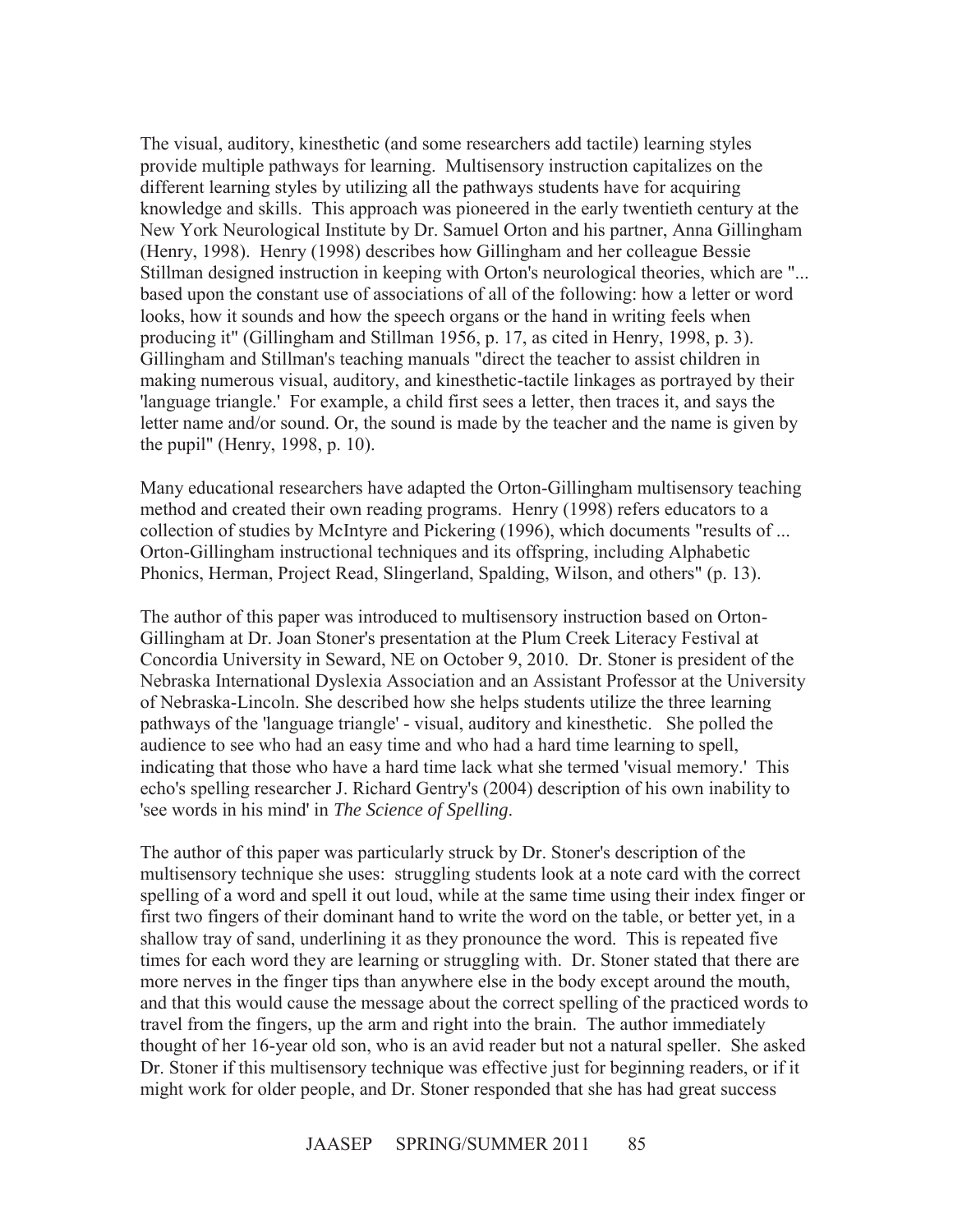using her approach to tutor struggling adult readers and spellers, as well as children. Barbara P. Guyer and David Sabatino (1989) also reported reading improvements achieved through an Orton-Gillingham based approach with learned disabled college students who were struggling readers.

At Dr. Stoner's session at Plum Creek, the author of this paper met Julie Craw, a 29-year veteran of first grade teaching in the Lincoln, NE public schools. In response to Dr. Stoner's discussion of multisensory teaching methods, Mrs. Craw offered that she had developed numerous songs, movements and finger plays to help her students learn and remember rules and strategies for reading, writing and math and used them with great success. She stated that when students come back to visit her years later, they remark that they are still singing her songs or using her movements to help themselves remember the rules and strategies she taught them. Marlyn Press (2006) corroborates Mrs. Craw's use of music as a memory tool in the classroom, advocating that songs be used "to help children learn, practice and internalize concepts, ... [and] list the sequence in which a particular activity is to be done" (pp. 307-308).

After Dr. Stoner's session at Plum Creek, the author of this paper approached Mrs. Craw to discuss her teaching style and arranged to visit her classroom to get a firsthand look at how she implemented it with her students. The author was able to observe her in action and video tape her using several of her creative techniques with her class on Thursday, October 21, 2010.

Mrs. Craw's innovative teaching style incorporates a variety of approaches, including multisensory instruction and musical mnemonics. She received her education degree from the University of Nebraska-Lincoln. After a couple of years in the classroom, she was very frustrated with the lack of progress by her struggling students. In 1971, her principal sent her and some colleagues to be trained at the Exemplary Center of Reading Instruction (ECRI) in Salt Lake City. The ECRI website describes their approach to language arts as a highly structured, demonstration-prompt-practice format, students learn not only "what" to do, but also "how" to do it. By using instructional directives, easily remembered classroom routines, and systematic record-keeping procedures, teachers who practice ECRI principles can greatly reduce the amount of time it takes students to learn specific skills. Furthermore, the use of small-group unison responding formats and highly structured practice time routines provides sufficient opportunities for all students to complete their mastery tests.

After incorporating methods learned at ECRI, Mrs. Craw said she began to see growth in her struggling students. She also took classes on Orton-Gillingham-based instruction in Lincoln and incorporated multisensory techniques and kinesthetic/tactile learning materials into her classroom.

The ECRI approach in combination with multisensory instruction is evident in how Mrs. Craw teaches and reviews words with her students. She uses flashcards and has the students read them in unison when she points to the card, stopping to have students practice words they have difficulty with by writing them on their hands, which she calls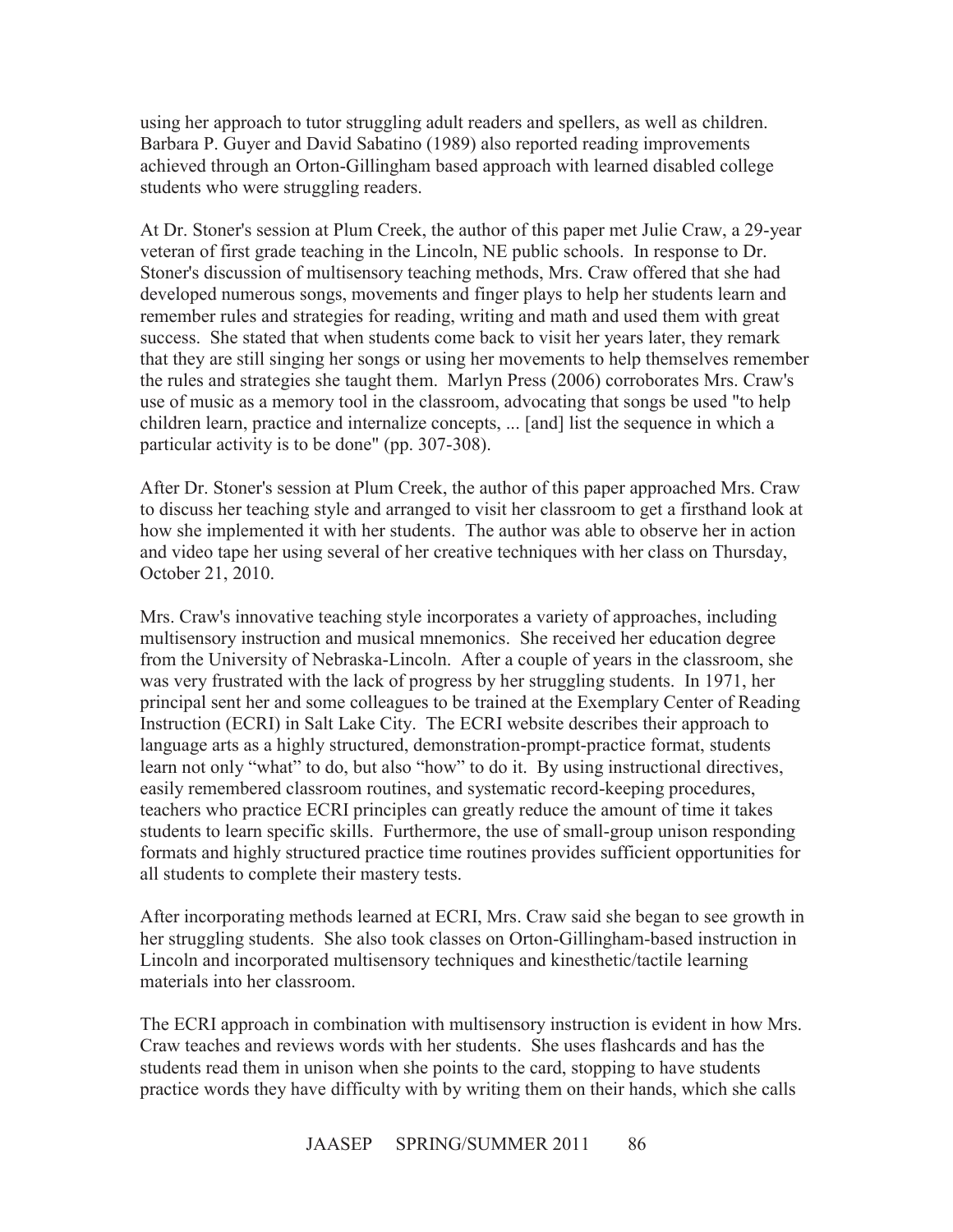their 'magic slates,' as they spell the word out loud then pronounce it together. Mrs. Craw also uses a 'read-spell-read' in unison routine for word and sentence dictation. In small group sessions, Mrs. Craw augments the ECRI-based word practice with the Orton-Gillingham based technique of having students write words on trays of sand as they look at the word flashcard and spell the word out loud.

Mrs. Craw began developing mnemonics, many of them musical, to help herself and her students remember important information, rules and strategies. Every time she noticed students struggling over a particular concept, she would create another mnemonic, which is defined as "a word, sentence, or picture device or technique for improving or strengthening memory" (Lombardi & Butera, 1998, as cited in Wolgemuth, Cobb & Alwell, 2008, p. 1).

Paulette Goll (2004) provides an enlightening overview of the value of mnemonics and how they aid memory in her article, *Mnemonic Strategies: Creating schemata for learning enhancement.* She explains that memories must be encoded to be stored in longterm memory, and that this may happen by "rote or repetition for an immediate purpose ... [or by] elaborate encoding which relates new information to that already in long term memory" (p. 307). To further promote the encoding process, Goll cites R. L. Cohen, who "reports that virtually any form of motor enactment during learning enhances that learning" ( p. 309). By employing at least two and usually three learning pathways in each of her mnemonics and reinforcing them through repetition with her class, Mrs. Craw enhances her students' memory encoding process and increases their chances of successfully retaining and retrieving the information and strategies they need to become successful readers and writers. As Mastropieri, Sweda and Scruggs (2000) explain, "mnemonic ... strategies enhance student learning and memory by explicitly connecting new information with prior knowledge by means of visual and acoustic cues. ... [They] can be very versatile and lend themselves to many different uses" (p. 69).

A simple strategy Mrs. Craw uses to help students distinguish between the letters 'b' and 'd' is to have them 'make a bed' with their hands. The left hand makes the letter b and the right hand makes the letter d. Any time there is an issue with reversal, Mrs. Craw prompts students to 'make your bed.' She also has a musical mnemonic by this title.

An example of a helpful mnemonic for struggling writers is "*PLEASE*, which stands for Pick a topic, List your ideas about the topic, Evaluate your list, Activate the paragraph with a topic sentence, Supply the supporting details, End with a concluding sentence" (Milford & Harrison, 2010, p. 327). Another mnemonic strategy that may be useful for intermediate students writing persuasive essays is "*TREE*, which prompts writers to "Tell what you believe (topic sentence), give three or more Reasons (Why do I believe this?), End it (Wrap it up right), and Examine (Do I have all my parts?)" (Graham & Harris, 2005, p. 27).

Teaching students the key syllable division rules is another strategy that teachers can use to help struggling readers and writers (Guyer & Sabatino, 1989). Based on their successful multisensory work with college students with learning disabilities, Guyer and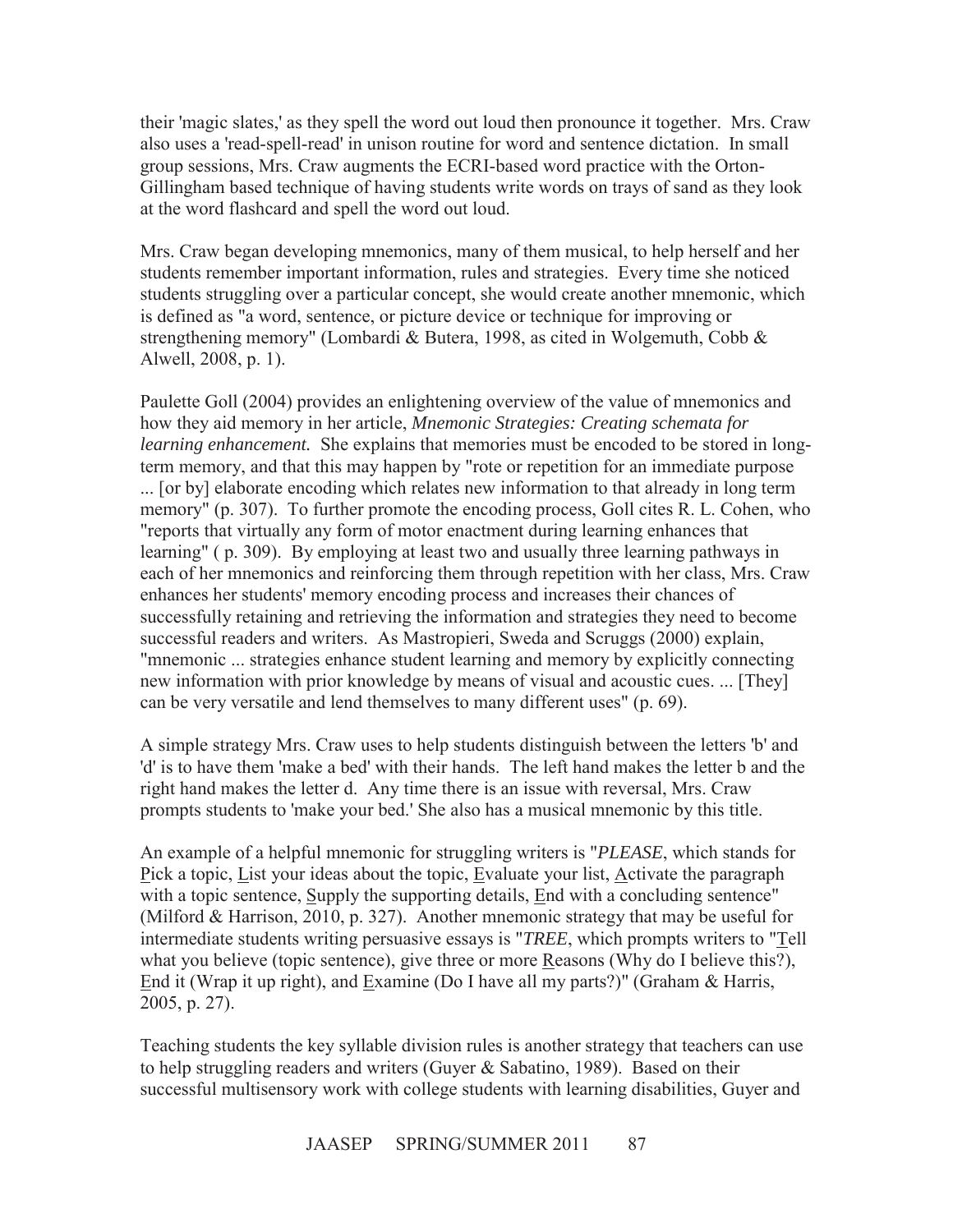Sabatino (1989) explain, "A few rules will allow students to learn thousands of words" (p. 431). They recommend using a mnemonic for remembering the six most important rules of syllable division: "*CLOVER* - C Closed syllable (cat), L Consonant -le (table), O Open [syllable] (go), V Vowel [pair] (pair), E Silent e (cake), R R [controlled] vowel (car)" (p. 431). This mnemonic would also be extremely useful for new teachers working on mastering the literacy content they need to help their students learn to read and write!

Rosenthal and Ehri (2008) even describe orthography itself as providing a mnemonic value for learning vocabulary. The authors found that children "learned and remembered the pronunciations and meanings of new vocabulary words better when ... exposed to written forms of the words ... than when they only heard and repeated words" (p. 186).

Jeannine Herron (2008) quotes a 2002 study by Ehri, which shed[s] light on how readers can look at thousands of words and instantly recognize their meaning. According to Ehri, the sight of a word triggers its pronunciation, and it is this pronunciation that has been stored in memory for convenient access along with the meaning of the word. Our lips may not be moving when we read, but our brains are 'talking.' ... Trying to recognize thousands of words from their visual appearance alone (pattern recognition) is almost impossible. Speech memory is the key (p. 78).

Herron (2008) makes a compelling case that children should be taught phonemic awareness systematically through constructing words, or encoding, first, followed by reading the words they have written (decoding).

Mastering the code enables a student to write any word. Even if the student does not spell a word perfectly, someone can usually read it. Successful communication makes clear to the student how words get on paper and what reading and writing is all about. ... Dealing successfully with written language as a writer or reader - the task of literacy requires automatic skill with the alphabetic code. Practice with encoding enhances facility with decoding; they are two halves of the same learning task (p. 79). Yolanda Post (2003) echoes Herron's position: "The most engaging way to learn word structure in its relation with speech is to construct a word in writing. "Writing lets children struggle with the function of the letter to capture speech" (p. 143). Students who struggle due to poor visual memory might learn to read through writing practice, since writing involves eye-hand coordination, motor control, as well as the visual modality. What makes writing especially attractive is that a speller controls the content of what will be said as well as its translation into words, whereas the novice reader controls neither (Cox, 1984, p. 105, as cited in Post, 2003, p. 143). A significant benefit to this approach is that "students who have difficulty discriminating symbols and sounds may be helped through emphasis on the kinesthetic involvement found in handwriting" (Guyer & Sabatino, 1989, p. 431).

In her presentation at the Plum Creek Literacy Festival, Dr. Stoner's multisensory approach to helping struggling students included teaching the six syllable types and rules of syllable division, and the "three great spelling rules: the doubling rule, the final e rule and the y rule." In Mrs. Craw's classroom, these rules are introduced and reinforced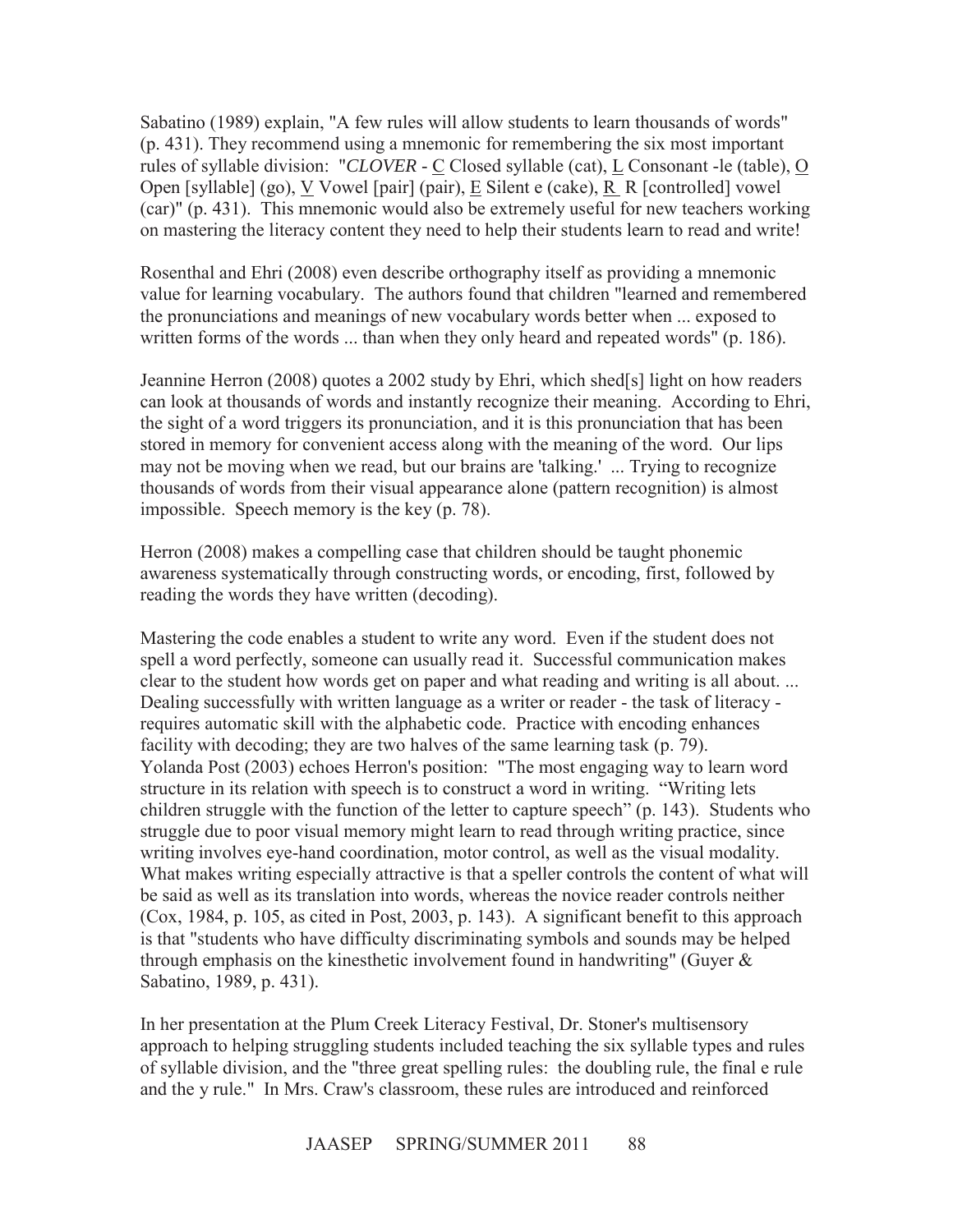through her unique multisensory and mnemonic memory enhancing approach. Although the author of this paper did not ask Mrs. Craw whether she starts with encoding or decoding instruction, it seems apparent that her consistent emphasis on using her students' kinesthetic learning pathway via the 'magic slate,' the trays of sand, and word and sentence dictation enable her students to access the encoding benefits described above.

For readers struggling with fluency and motivation, two multisensory methods of repeated reading, Readers Theatre and Rhythm Walks, offer reading improvement coupled with movement and fun (Peebles, 2007). "Readers Theatre is an authentic venue for rereading the same text several times while motivating the most reluctant of readers" (Tyler & Chard, 2000, as cited by Peebles, p. 578). A Rhythm Walk involves writing appropriate chunks of the selected text on large strips of card stock, which are laid around the room in sequential order; students line up and make their way through the Rhythm Walk by reading aloud (Peebles, 2007). Peebles explains that their purpose is to " draw attention to the natural breaks and phrasing of text through purposeful "steps" or movements, while the repetition through the Rhythm Walk helps build both fluency and comprehension" (p. 579).

Three additional strategies proven to increase readers' and writers' motivation and metacognitive capabilities and in addition, assist teachers in accomplishing the goal of differentiating instruction, are the Self-Regulated Strategy Development (SRSD) model (Harris & Graham, 1996, 1999, 2006), an adaptation of the *Reading Recovery* program (Horner & O'Conner, 200&), and the Peer-Assisted Learning Strategy (PALS) (Fuchs & Fuchs, 2005). These strategies are explicitly taught to students to increase their selfsufficiency in learning and applying new skills and concepts.

In their article, *Explicitly Teaching Struggling Writers: Strategies for mastering the writing process,* Graham, Harris, & MacArthur (2006) explain that the SRSD model was developed to support teachers as they instruct students on how to use educational strategies for tasks such as report writing. This type of teaching could be described as implementing a 'strategy within a strategy.' This approach is effective with diverse groups of students for two reasons: "It makes what is typically a covert process visible and more concrete, and ... students are taught to carry out processes - such as generating, framing, planning and revising text - that most young writers find challenging" (Scardamalia & Bereiter, 1986, as cited in Graham, et al., 2006, p. 294).

Horner and O'Conner (2007) cite a similar set of developmental self-regulation steps for early readers outlined by Schunk & Zimmerman (1996, 1997): "observation, emulation, self-control and self-regulation" (p. 97), and map this onto Marie Clay's *Reading Recovery* techniques of "Elkonin boxes, one-to-one matching, taking words apart, and using analogies" (p. 98) with the goal of helping children become self-regulated readers. They stress the importance of guiding children through the steps and gradually releasing control to them, which could also be described as scaffolding.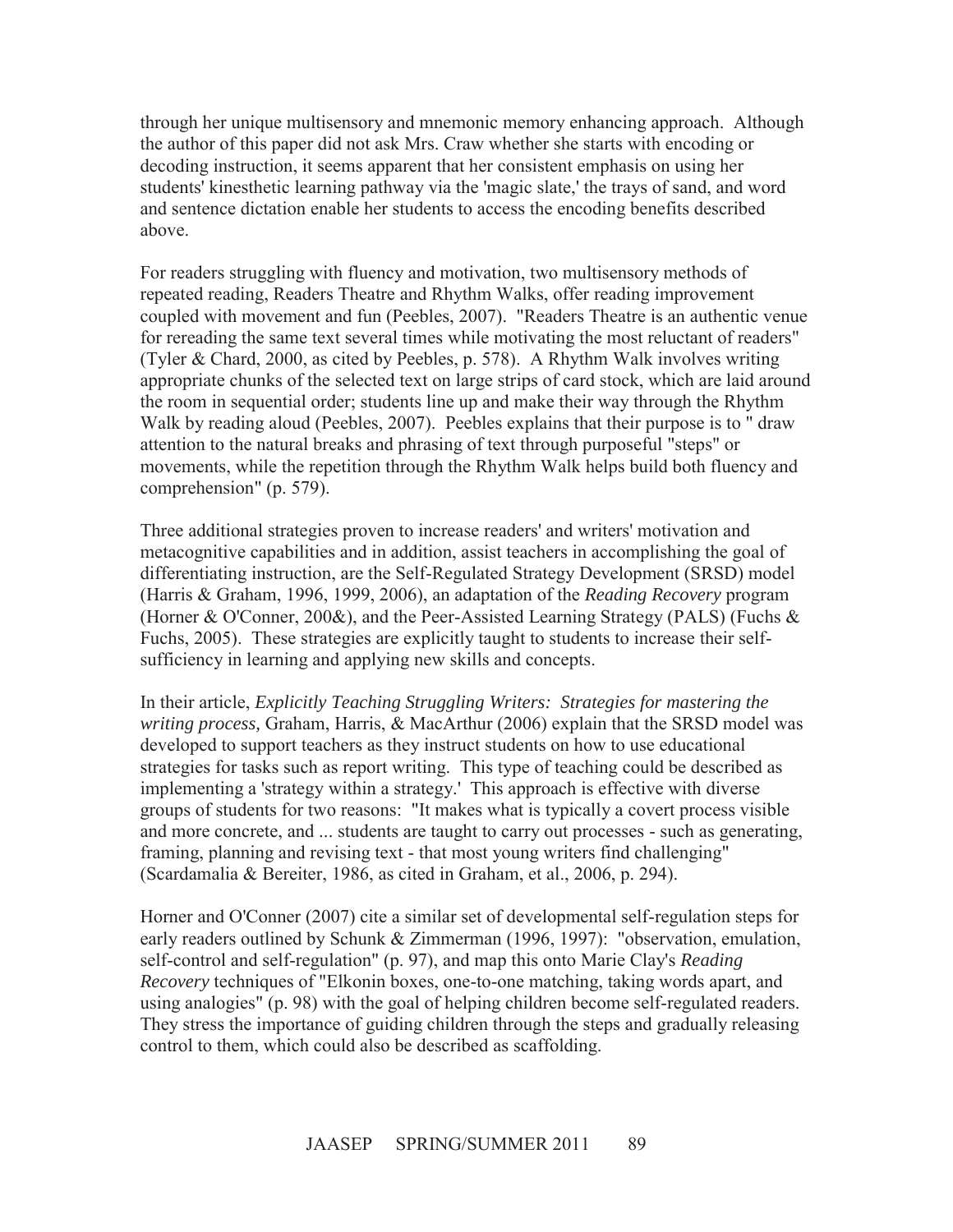Fuchs and Fuchs (2005) developed the Peer-Assisted Learning Strategy (PALS) model in part to assist teachers in implementing differentiation in their classrooms. They cite a number of studies indicating that "children's reading competence improves when they work with each other in a cooperative and structured manner" (p. 34). In the PALS model, Fuchs and Fuchs explain that students of higher and lower ability are paired, and after instruction from the teacher, take turns acting as coach and tutor for one another. The teacher can vary the difficulty of the material or vary the students' pace as needed.

Children who struggle with reading and writing need proactive teachers who will intervene early and find ways to help them overcome their learning challenges. There are abundant evidence-based strategies teachers can employ to motivate and engage their students in successful learning experiences. Multisensory methods which utilize the visual, auditory and kinesthetic/tactile pathways and explicit metacognitive strategy instruction are two proven approaches for struggling learners which teachers should investigate and incorporate into their teaching practice. Waiting for these students to fail is not an option.

#### **References**

- Fuchs, D., & Fuchs, L. S. (2005). Peer-assisted learning strategies: Promoting word recognition, fluency, and reading comprehension in young children. *The Journal of Special Education, 39*(1), 34-44.
- Gentry, J. R. (2004) *The Science of spelling: The explicit specifics that make great readers and writers.* Portsmouth, NH: Heinemann.
- Goll, P. S. (2004). Mnemonic strategies: Creating schemata for learning enhancement. *Education, 125*(2), 306-312.
- Graham, S., & Harris, K. R. (2005). Improving the writing performance of young struggling writers: Theoretical and programmatic research from the center on accelerating student learning. *The Journal of Special Education, 39*(1), 19-33.
- Graham, S., Harris, K. R., & MacArthur, C. (2006). Explicitly teaching struggling writers: Strategies for mastering the writing process. *Intervention in School and Clinic, 41*(5), 290-294.
- Guyer, B. P., & Sabatino, D. (1989). The effectiveness of a multisensory alphabetic phonetic approach with college students who are learning disabled. *Journal of Learning Disabilities,22*(7), 430-434.
- Henry, M. K. (1998). Structured, sequential, multisensory teaching: The Orton legacy. *Annals of Dyslexia, 48,* (3-26).
- Herron, J. (2008). Why phonics teaching must change. *Educational Leadership*, *66*(1), 77-81.
- Horner, S. L., & O'Conner, E. A. (2007). Helping beginning and struggling readers to develop self-regulated strategies: A Reading Recovery example. *Reading & Writing Quarterly, 23*, 97-109.
- Hudson, R. F., High, L., & Al Otaiba, S. (2007). Dyslexia and the brain: What does current research tell us? *The Reading Teacher, 60*(6), 506-515.